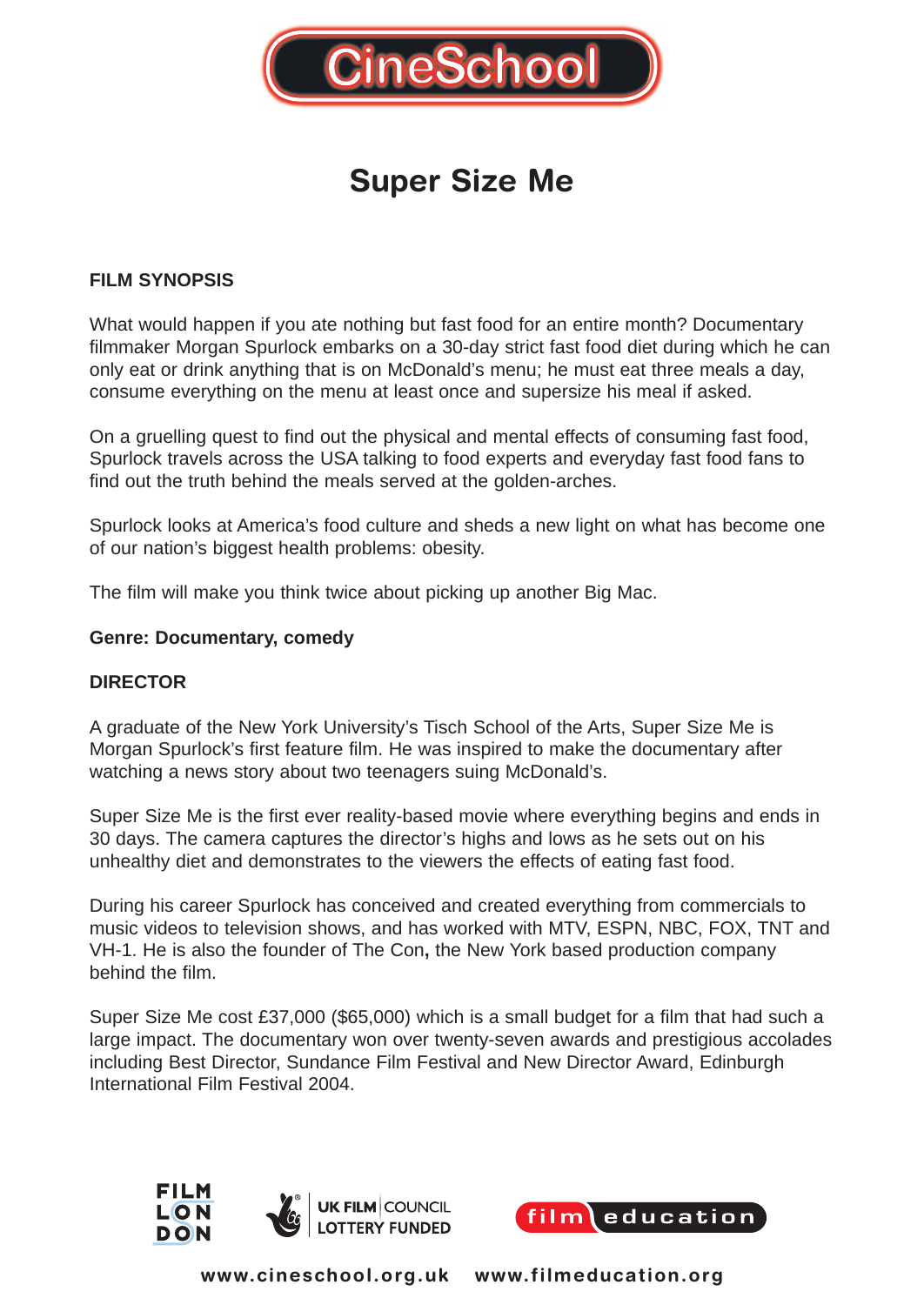

# **ACTIVITIES**

Research Morgan Spurlock's other work. What programmes does his production company The Con produce? What other programmes has he worked on? Write a biography for him.

- What are your thoughts on the film? Do you like it? Do you like Spurlock's way of directing/presenting?
- What do you think of his use of cartoons to explain serious pieces of information? Does it work or does it trivialise the subject matter?
- Do you think the diary format works?
- How else might he have presented the documentary?
- $\blacksquare$  Can you tell the film was made on a small budget?
- Why do you think it has won so many awards?
- Morgan Spurlock has been compared to fellow documentary-maker Michael Moore. What do you know about Michael Moore and can you see any similarities in their work?

## **SPURLOCK v McDONALD's**

For many people Super Size Me is an exposé of the multi-million pound fast food industry. It strips away the glossy layers of McDonald's highly manufactured image and demonstrates to the film's audience and to the world, the realities of its products, while to critics of the movie, Spurlock's 30-day fast food diet is nothing but misleading and irresponsible.

McDonald's issued a press release shortly after the release of the film with their response. A quote from the release is below:

McDonald's has always been committed to playing a constructive, responsible role in developing solutions to our customers' lifestyle needs – offering more menu variety, promoting physical activity, and supporting consumer education.

Our customers are smart. They know what's best for themselves and their families. And our customers continue to trust McDonald's, because they know we offer a wide variety of high-quality food choices.



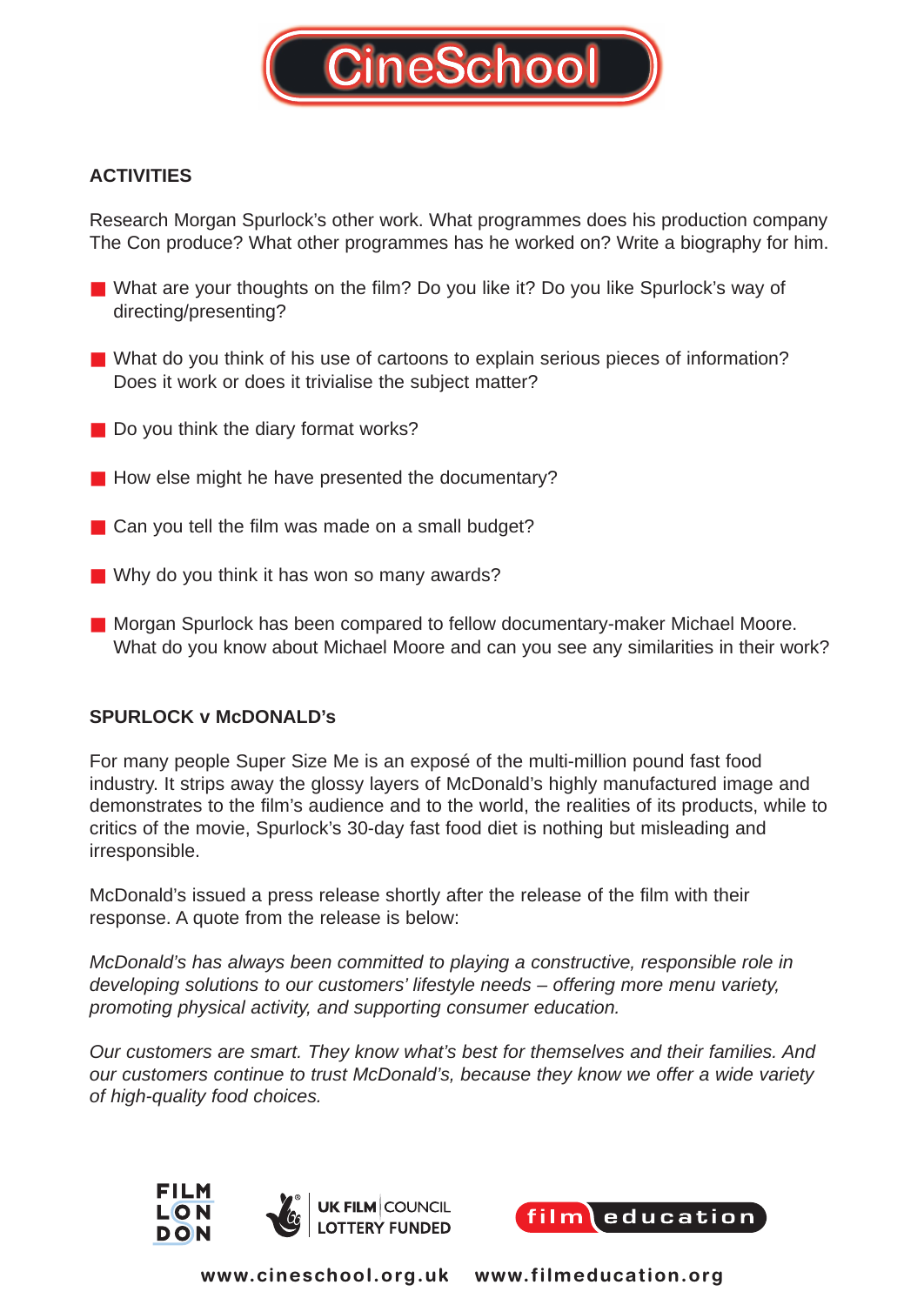

This movie is all about one individual's decision to act irresponsibly by consuming more than 5,000 calories a day - twice the recommended level for adult males - and by purposely limiting his physical activity. That's why this movie makes no contribution to the important dialogue taking place today on nutrition and balanced lifestyles.

We see no reason to respond to Morgan Spurlock when so many other experts have already spoken out on the film's distortions and irresponsibility…

Even though the fast food giant refuses to accept that there is any truth in the documentary, soon after the film's release ...they stop offering the Super Size portions.

# **ACTIVITIES**

- Why might McDonald's be anxious about Super Size Me being made?
- Spurlock tried over ten times to get to speak to someone from McDonald's. Why wouldn't they want to talk to him? How do you think they come across in the film?
- What do you think of the statement from the McDonald's press release? Visit www.mcdonalds.com and read the full press release.
- If you were the public relations team responsible for writing the press release, what else might you have included or left out? Have a go at writing another press release from McDonald's.

## **Do a quick survey in your class:**

- Who do you agree with? Has the director gone too far? Or are McDonald's just trying to hide the truth about their products?
- Write a 500-word article for the McDonald's company newsletter explaining to employees why they should boycott the film.

#### **or**

■ Write a web-blog/film review for a movie website explaining why people should watch the movie, then boycott McDonald's.



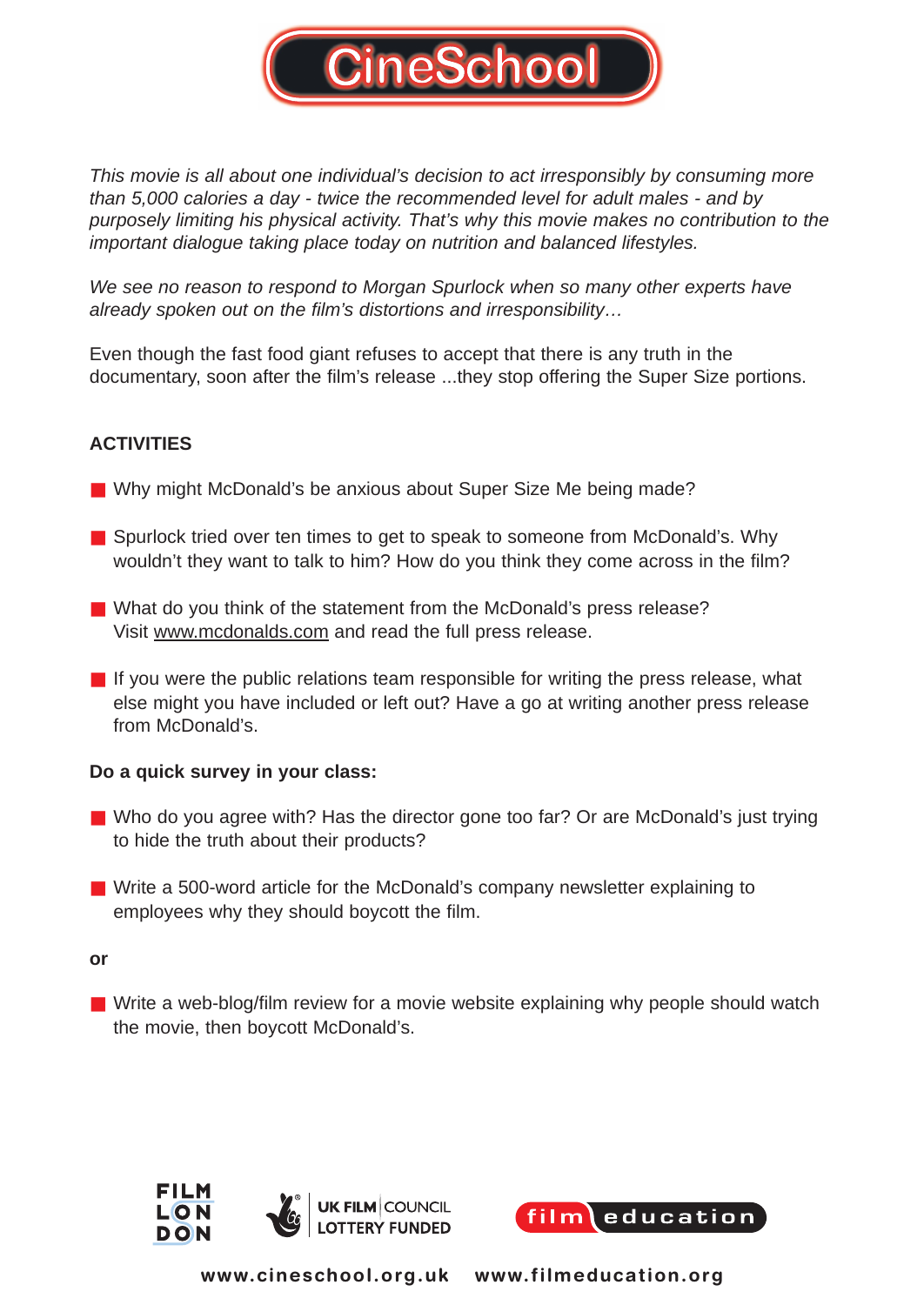

# **FAST FOOD AND A FAT NATION**

During his 30-day fast food binge Spurlock put on 25lbs, and suffered a whole array of health problems that seem to be brought on from eating too much fast food and taking little exercise. The film demonstrates America's battle with obesity and shares shocking statistics on just how unhealthy the nation is and just how large the McDonald's corporation is.

## **Statistics:**

60% of all Americans are either overweight or obese

One in every three children born in the year 2000 will develop diabetes in their lifetime

Each day, 1 in 4 Americans visit a fast food restaurant

French fries are the most eaten vegetable in America

You would have to walk for seven hours straight to burn off a Super Sized Coke, fries and Big Mac

McDonald's operates more than 30,000 restaurants in more then 100 countries on 6 continents

McDonald's feeds more than 46 million people a day - more than the entire population of Spain

#### Source: **www.supersizeme.com**

The film also explores the horror of school lunch programmes, declining health and physical education classes, food addictions and the extreme measures people take to lose weight and regain their health.

## **Activities**

- What health problems did Spurlock suffer from after eating the McDonald's diet?
- Who do you think is to blame for the fat epidemic in the USA?
- Do you think that people should be able to sue food companies for making them fat? Using your notes from the film draw up a detailed list on the reason why people in the USA are obese and how organisations like McDonald's are contributing to it.
- Do some research into the UK's eating habits. Are we a nation of obese people?



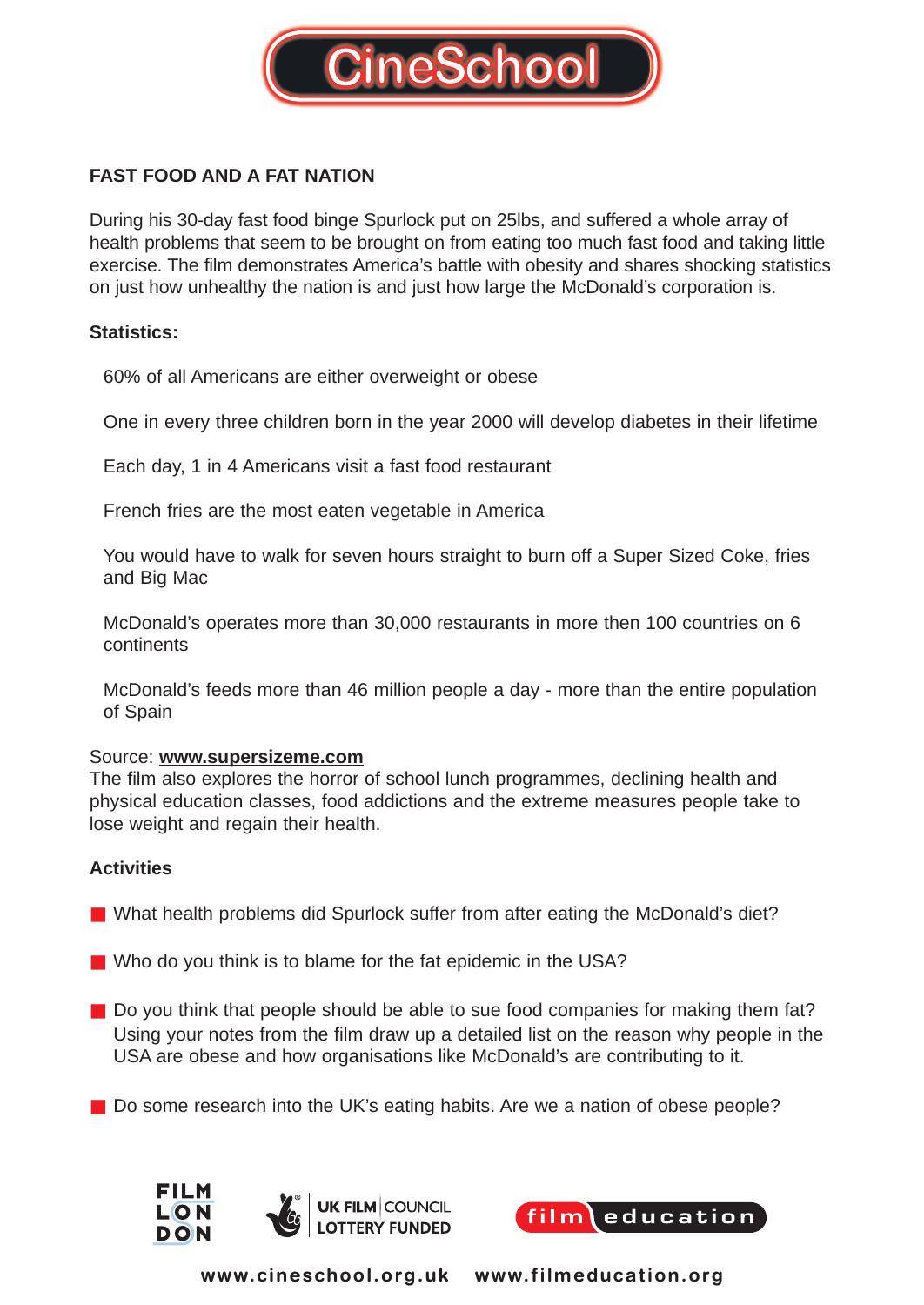

The Food Standards Agency has launched the website www.eatwell.gov.uk offering up-todate and interesting information on eating healthily. Create a quiz for the website targeted at teenagers to find out how much they know about fast food. Use some of the statistics from the film. The first two questions have been started for you. Try the quiz on your friends and family.

# **EAT WELL QUIZ**

■ What is the most eaten vegetable in the USA? **Carrots** French Fries Sweet Corn

■ How many McDonald's restaurants are there across the world? 10,000 50,000 30,000

Write and design some information cards for young people telling them about healthy eating. How many calories should you eat a day? How many pieces of fruit? What is the recommended amount of exercise we should get a week? How many times a week is it ok to eat fast food?

# **FOOD MARKETING**

## **Food Marketing Statistics:**

In 2001 McDonald's spent around \$1.4 million on direct media advertising, which includes television, radio and print

Before most children can speak they can recognise McDonald's

McDonald's distributes more toys per year than Toys-R-Us

In the USA the average child sees 10,000 TV advertisements per year

Source: **www.supersizeme.com**